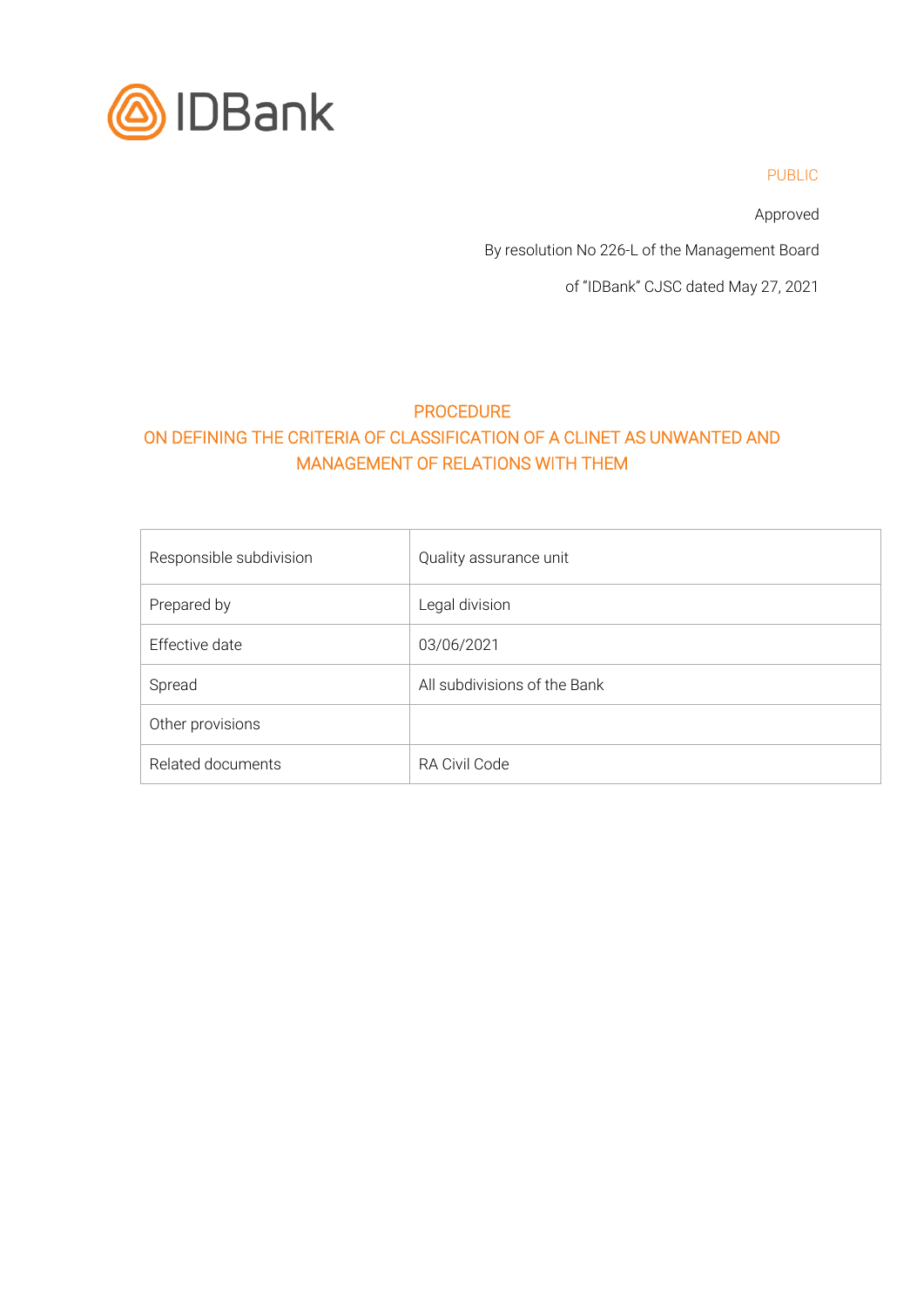| <b>IDBank</b>                                                                                                               | PR-0323-0003-01                     |           |           | <b>PUBLIC</b> |
|-----------------------------------------------------------------------------------------------------------------------------|-------------------------------------|-----------|-----------|---------------|
| PROCEDURE ON DEFINING THE CRITERIA OF<br>CLASSIFICATION OF A CLINET AS<br>UNWANTED AND MANAGEMENT OF<br>RELATIONS WITH THEM | <b>Effective date</b><br>03/06/2021 | Edition 1 | pg<br>2/5 |               |

# CONTENT

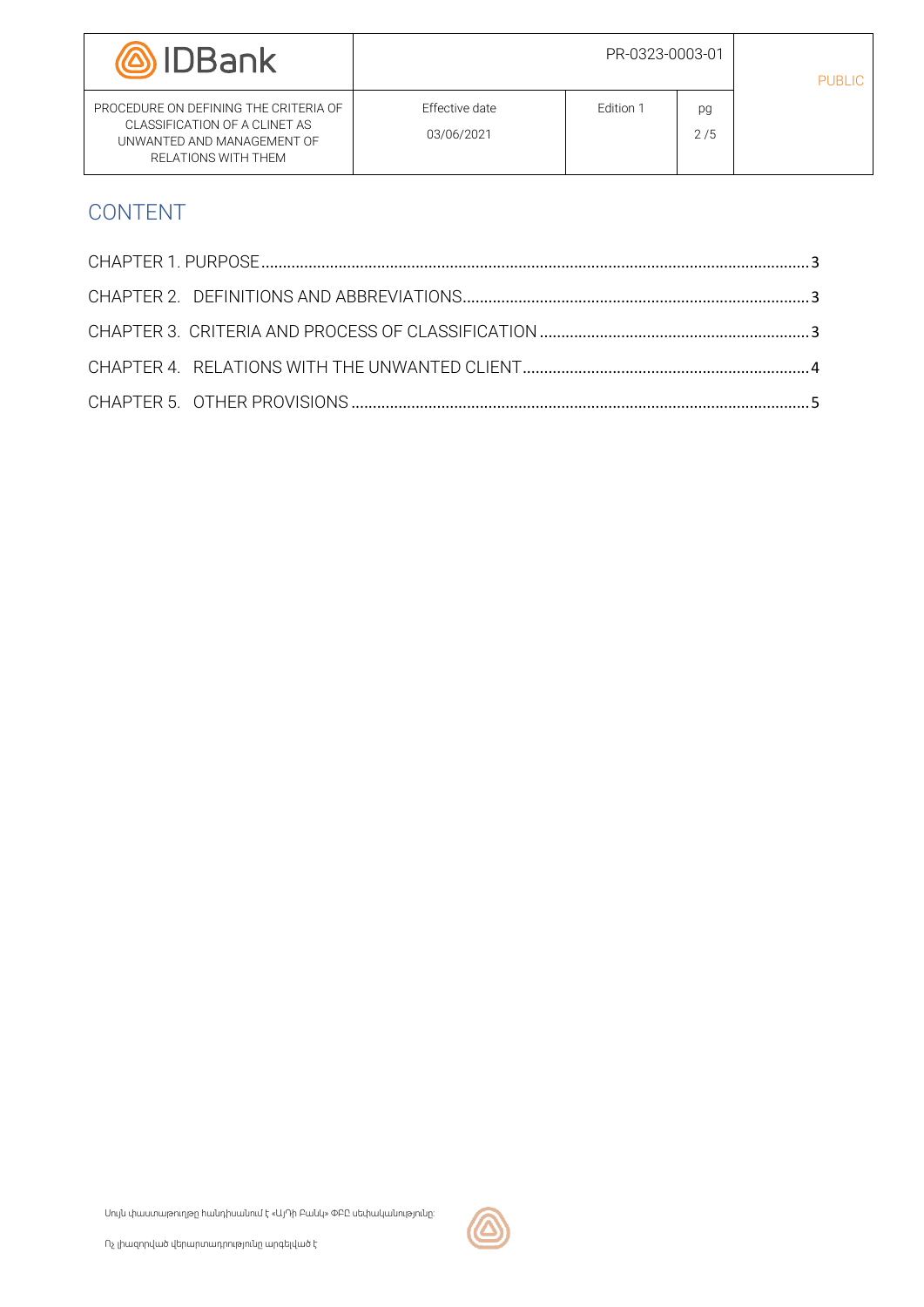| <b>(@)</b> IDBank                                                                                                           | PR-0323-0003-01                     |           |           | PUBLIC. |
|-----------------------------------------------------------------------------------------------------------------------------|-------------------------------------|-----------|-----------|---------|
| PROCEDURE ON DEFINING THE CRITERIA OF<br>CLASSIFICATION OF A CLINET AS<br>UNWANTED AND MANAGEMENT OF<br>RELATIONS WITH THEM | <b>Effective date</b><br>03/06/2021 | Edition 1 | pg<br>3/5 |         |

# CHAPTER 1. PURPOSE

<span id="page-2-0"></span>1. The purpose of this Procedure is to define the criteria and the process of classification of entities who have performed illegal, non-ethical or other actions otherwise unacceptable for the Bank as clients unwanted for the Bank, as well as the management of operational relations with the latter.

#### CHAPTER 2. DEFINITIONS AND ABBREVIATIONS

- <span id="page-2-1"></span>2. The definitions and abbreviations used in this Procedure shall have the following meaning:
	- 1)  $Bank "ID Bank" CJSC$ .
	- 2) *Client* RA resident or non-resident physical entity who uses or has used the services rendered by the Bank, applies or may apply to use those services.
	- 3) *Unwanted client –* client of the Bank who is classified as an unwanted client in the order and cases provided by this Procedure,
	- 4) Responsible subdivision  $-Q$ uality Assurance unit of the Bank.

## CHAPTER 3. CRITERIA AND PROCESS OF CLASSIFICATION

- <span id="page-2-2"></span>3. The Bank may classify the client as an unwanted client in the following cases:
	- 1) The client has expressed himself/herself in an offensive or disrespectful manner about the brand of the Bank, services rendered by the Bank, employees, work style of the Bank or other topics related to the reputation of the Bank by using inappropriate words, insults. Moreover, this criterion can never and in no circumstance apply to cases when the client soundly criticizes the Bank and/or the activity of the Bank without any offensive and defamatory remarks,
	- 2) The client offends or shows unethical attitude towards the Bank's employees or the Bank. Moreover, this criterion applies to cases registered both at the premises of the Bank and outside the premises of the Bank, e.g. during a phone conversation etc.,
	- 3) The Bank possesses reasonable suspicion that using the Bank's services is intended exclusively or mostly for the Client to spend/waste the Bank's resources (human, time, material), cause material damage to the Bank, obtain personal benefits not derived from the nature of other services rendered through abuse of rights,
	- 4) Forgery or attempted forgery was committed in RA commercial banks and/or other financial organizations with the participation of the Client.
- 4. The Client can be not classified as an unwanted client if the latter did not bypass universally accepted bounds of legality and ethics while expressing his/her complaint or performing actions.
- 5. The Client can also be not classified as an unwanted client or, if classified, the classification can be removed, if the latter has changed his/her attitude, accepted and corrected his/her

Սույն փաստաթուղթը հանդիսանում է «ԱյԴի Բանկ» ՓԲԸ սեփականությունը: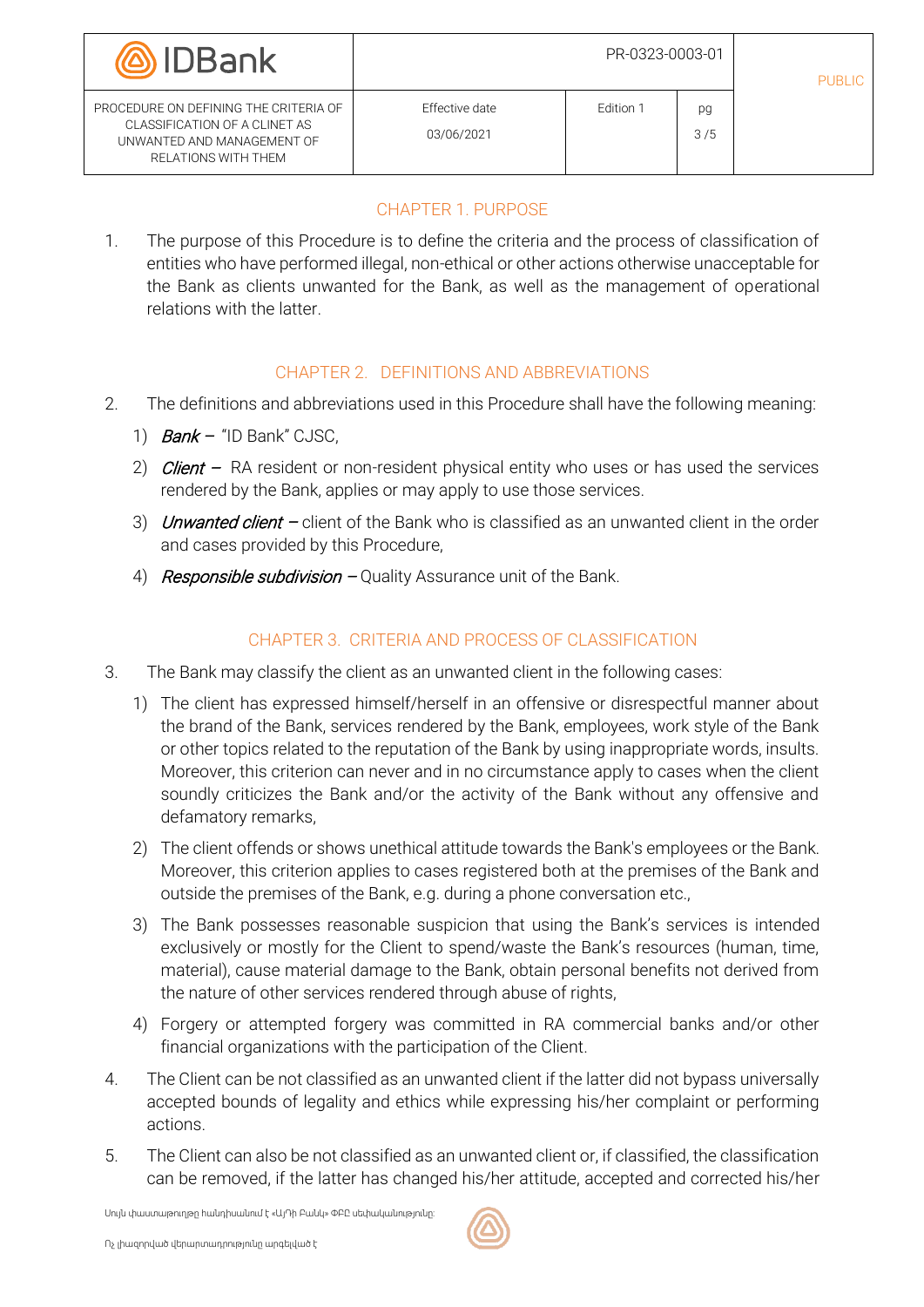| <b>(@)</b> IDBank                                                                                                           | PR-0323-0003-01                     |           |           | PUBLIC |
|-----------------------------------------------------------------------------------------------------------------------------|-------------------------------------|-----------|-----------|--------|
| PROCEDURE ON DEFINING THE CRITERIA OF<br>CLASSIFICATION OF A CLINET AS<br>UNWANTED AND MANAGEMENT OF<br>RELATIONS WITH THEM | <b>Effective date</b><br>03/06/2021 | Edition 1 | pg<br>4/5 |        |

mistake after corresponding clarification, for example, removed or changed his/her post and/or apologized for violating the norms of ethics.

- <span id="page-3-1"></span>6. A motive (signal) for classifying the clients as unwanted can be:
	- 1) Providing (written) information about the client by the Bank employee,
	- 2) Information appearing in the press, social networks and public platforms,
	- 3) Reliable information received from RA commercial banks and/or other financial organizations,
	- 4) Actions of the Client.
- 7. The process of classification of a Client as unwanted is coordinated by the Quality assurance unit.
- 8. Within 10 days after receiving the signals indicated in paragraph [6](#page-3-1) of this Procedure the Responsible subdivision performs study and verification of the information received. The indicated actions include but are not limited to listening to recordings, watching videorecordings, talks with employees and/or client, checking the content of the posts made in the press and social networks.
- 9. In case if, as a result of the summarization of the process indicated in paragraph 8 of this Procedure the Head of the Responsible subdivision estimates that there are sufficient justifications for classification of the client as unwanted, the former prepares and submits to the Chairman of the Management Board the draft of the corresponding legal act and attached justifications with the consent of the Retail Business Director, the Head of Legal Division, the Head of Security Service and the Head of Communication.
- 10. The classification of the unwanted client can be approved and removed by the resolution of the Chairman of the Management Board.

## CHAPTER 4. RELATIONS WITH THE UNWANTED CLIENT

- <span id="page-3-0"></span>11. From the moment of classification of an entity as an unwanted client the Bank is entitled to:
	- 1) Refuse to render services or establish/maintain business relations with the unwanted Client,
	- 2) Block the communication channels of the Unwanted client with the Bank (such as the opportunity to receive call from the phone number etc.),
	- 3) Prevent the Unwanted client from entering the premises of the Bank,
	- 4) Block the Unwanted client's access to the official channels of the Bank in the social networks,
	- 5) Unilaterally terminate already concluded contracts with the Unwanted client and terminate all types of business relationships,
	- 6) Take any other restrictive and/or preventive measures to manage the potential risks arising from the actions of an Unwanted client.

Սույն փաստաթուղթը հանդիսանում է «ԱյԴի Բանկ» ՓԲԸ սեփականությունը: